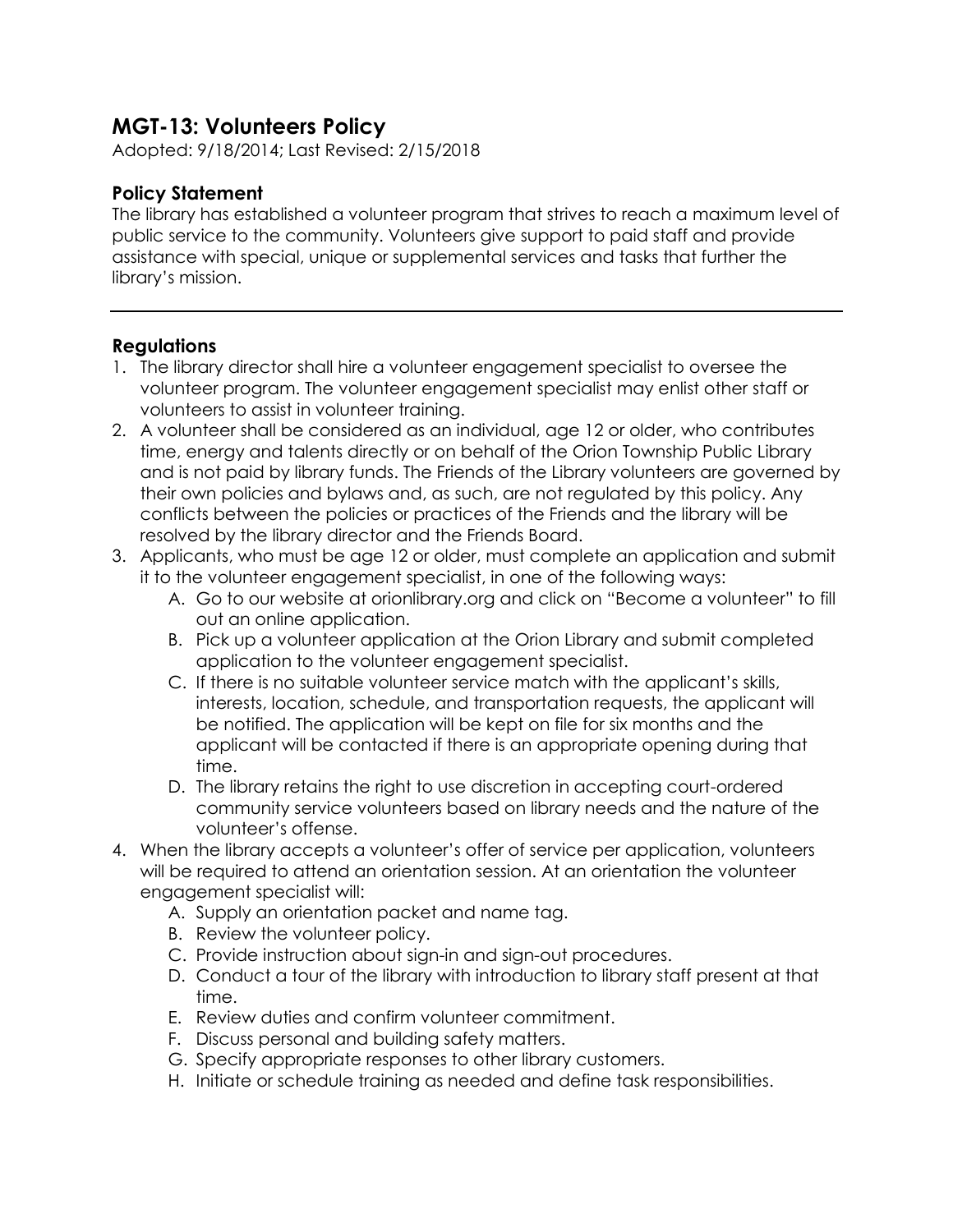- 5. Volunteers are recognized by the public as representatives of the library and shall be guided by the same work and behavior code as library employees. This will include, but not limited to:
	- A. Dress and grooming appropriate for a business environment and tasks assigned.
	- B. Name tags worn at all times while volunteering in the library.
	- C. Adherence to sign-in and sign-out procedures, with advance notice to the volunteer engagement specialist or appropriate department staff in the event of absence or lateness for a scheduled time.
	- D. Courteous and proper interaction with other library patrons. All patron questions other than directional (Where are the restrooms? Where is the computer lab? etc.) should be referred to a library staff member.
	- E. Responsibility for updating personal data (such as change of address, telephone number or emergency contact information) with the volunteer engagement specialist.
	- F. Observance of the library's drug free workplace status. Use of alcohol, illegal drugs, or tobacco products in the library is prohibited, as is the abuse of drugs or alcohol, or reporting for service under the influence of these substances.
	- G. Immediately reporting to a library staff supervisor any occurrence of injury, minor or serious. If any assignment appears to cause physical discomfort or could lead to personal injury, the volunteer should, without delay, report this to the volunteer coordinator or the staff supervisor in the assignment area.
	- H. Harassment or improper advances toward another person in the library or on library grounds is strictly prohibited. This includes unreasonably interfering with anyone's work or creating an intimidating, hostile or offensive environment. Any concerns or questions about the behavior of library patrons, staff or other volunteers should be referred or addressed to staff supervision or the volunteer engagement specialist. Under no circumstances should a volunteer worker initiate a confrontation with library customers, staff or other volunteers.
	- I. Volunteers are not allowed to sit at public service desks or use staff computers unless specifically assigned to an area by the volunteer engagement specialist or a staff supervisor.
	- J. Personal telephone calls are prohibited except in the case of an emergency and then must be kept brief and not made at a public desk. Long distance calls are not allowed.
	- K. Library owned equipment, such as copiers/printers, fax machines, computers, supplies, etc. are for library use only and may not be used for personal business. No equipment or material should be removed from the library without prior submission of a written request by the volunteer and prior written approval from the library director, volunteer engagement specialist or staff supervisor.
	- L. All transactions between library patrons, staff and/or volunteers are completely confidential. This includes any information about materials a patron has looked at, asked for, requested or checked out, as well as questions asked by library patrons.
- 6. Volunteers may participate in a regular evaluation process in a formal or informal manner, written or verbal. Volunteers serve under an at-will status and may be